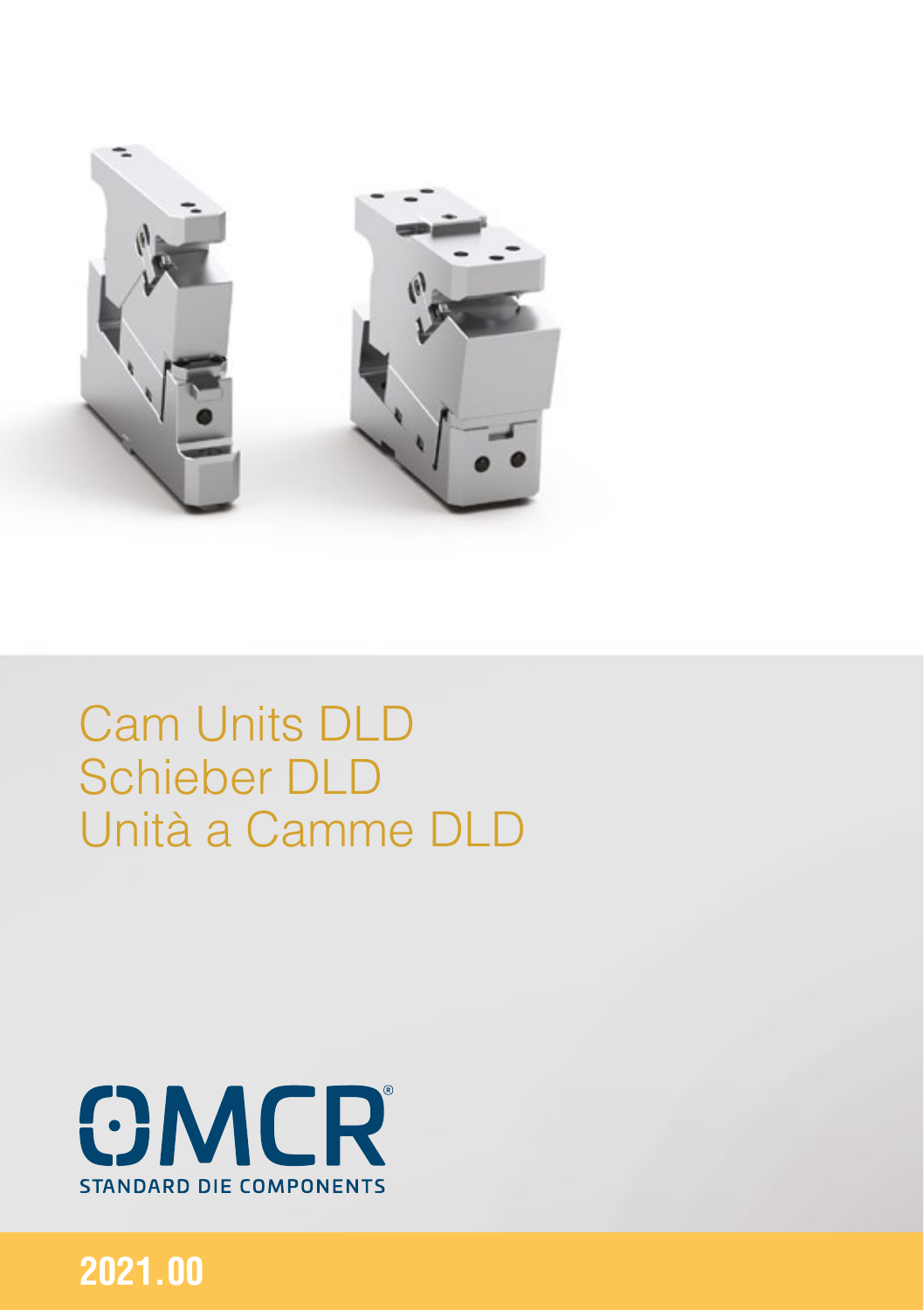# TECHNICAL NOTES



| <b>OMCR</b><br><b>CODE</b> | <b>Work Angle</b>             | <b>Slider Width</b><br>(mm) | <b>Closed</b><br><b>Cam Height</b><br>(mm) | <b>Work Area</b><br>WxH<br>(mm) | <b>Max Work</b><br><b>Force with</b><br>shoulder<br>$10^6$ cycles (kN) | <b>Extraction</b><br>Force<br>(kN) | Page<br>number |
|----------------------------|-------------------------------|-----------------------------|--------------------------------------------|---------------------------------|------------------------------------------------------------------------|------------------------------------|----------------|
|                            | β                             |                             |                                            |                                 | Fs                                                                     | EF                                 |                |
| <b>DLD052</b>              | $0\div 20^\circ$ (5° steps)   | 52                          | $215 \div 255$                             | 52x75                           | 40                                                                     | 0.53                               | 946            |
| DLD090                     | $0\div 15^{\circ}$ (5° steps) | 90                          | $220 \div 225$                             | 90x82                           | 79                                                                     | 1.05                               | 950            |



Best service through competence at all levels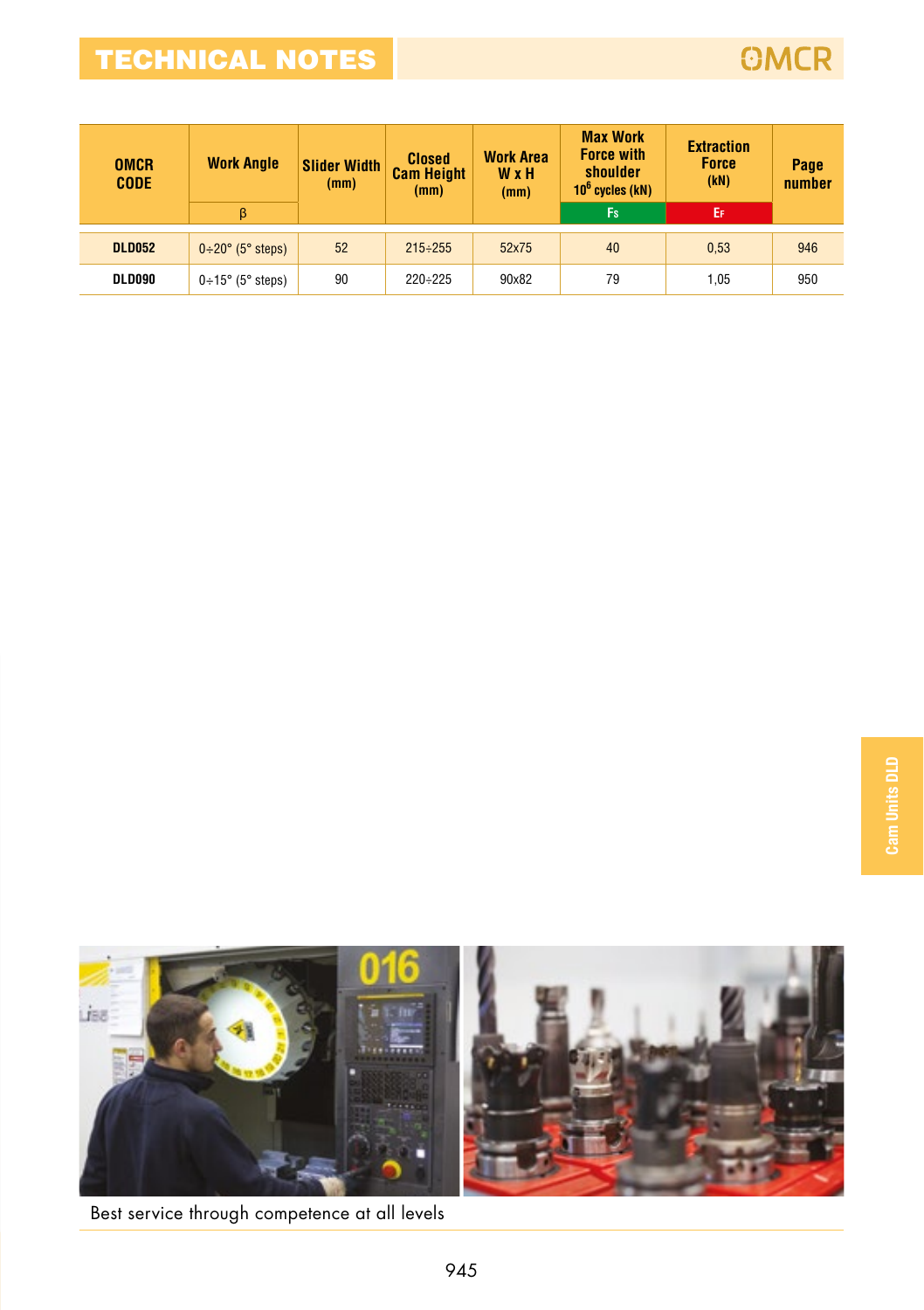<span id="page-2-0"></span>

|                  | <b>Work Angle</b>  | <b>Stroke</b><br>(mm) | <b>Max</b><br><b>Work Force</b><br>with shoulder | <b>Extraction</b><br>Force (kN) |  |
|------------------|--------------------|-----------------------|--------------------------------------------------|---------------------------------|--|
| <b>OMCR CODE</b> |                    |                       | (kN)                                             | EF                              |  |
|                  | β                  | s                     | Fs                                               | <b>Spring</b>                   |  |
|                  |                    |                       |                                                  |                                 |  |
| DLD052.00.55     | $\mathsf{O}^\circ$ | 55                    | 40                                               | 0.53                            |  |
| DLD052.05.55     | 5°                 | 55                    | 40                                               | 0.53                            |  |
| DLD052.10.55     | $10^{\circ}$       | 55                    | 40                                               | 0.53                            |  |
| DLD052.15.55     | $15^{\circ}$       | 55                    | 40                                               | 0.53                            |  |
| DLD052.20.55     | $20^{\circ}$       | 55                    | 40                                               | 0.53                            |  |

|           | <b>OPTION CODE</b>      |
|-----------|-------------------------|
| <b>SI</b> | $5 \div 65$ (5mm steps) |
| <b>SW</b> | $100 \text{ mm}$        |

|                         |                      |                       |        |                        |          |     |               |             | <b>OPTION CODE</b> |                           |     |     |     |     |     |     |
|-------------------------|----------------------|-----------------------|--------|------------------------|----------|-----|---------------|-------------|--------------------|---------------------------|-----|-----|-----|-----|-----|-----|
| <b>ORDER</b><br>EXAMPLE |                      | Art.                  |        | Work Angle $= 5^\circ$ |          |     | $Stroke = 55$ | <b>SL</b>   | <b>SW</b>          |                           |     |     |     |     |     |     |
| T<br>⇐                  |                      | <b>DLD052</b>         |        | 05                     |          |     | 55            | <b>SL55</b> | <b>SW100</b>       |                           |     |     |     |     |     |     |
| <b>OMCR CODE</b>        | <b>Work</b><br>Angle | <b>Stroke</b><br>(mm) |        |                        |          |     |               |             | (mm)               | <b>Overall Dimensions</b> |     |     |     |     |     |     |
|                         | $\beta$              | S                     | A      | B                      | C        | D   | E             | F           | G                  | н                         |     | J   | K   | L   | M   | N   |
| DLD052.00.55            | $0^{\circ}$          | 55                    | 220    | 170                    | $\Omega$ | 210 | 215           | 235         | 45                 | 145                       | 65  | 105 | 90  | 160 | 160 | 210 |
| DLD052.05.55            | $5^\circ$            | 55                    | 269.87 | 195,66                 | 35       | 260 | 255           | 310         | 15                 | 280                       | 110 | 110 | 140 | 175 | 175 | 225 |
| DLD052.10.55            | $10^{\circ}$         | 55                    | 279.75 | 195.02                 | 35       | 270 | 255           | 310         | 15                 | 280                       | 110 | 110 | 140 | 185 | 185 | 235 |
| DLD052.15.55            | $15^\circ$           | 55                    | 289.51 | 193.09                 | 40       | 280 | 255           | 310         | 15                 | 280                       | 110 | 110 | 140 | 190 | 190 | 240 |
| DLD052.20.55            | $20^{\circ}$         | 55                    | 304.05 | 174.88                 | 55       | 295 | 255           | 310         | 15                 | 280                       | 110 | 110 | 140 | 190 | 190 | 240 |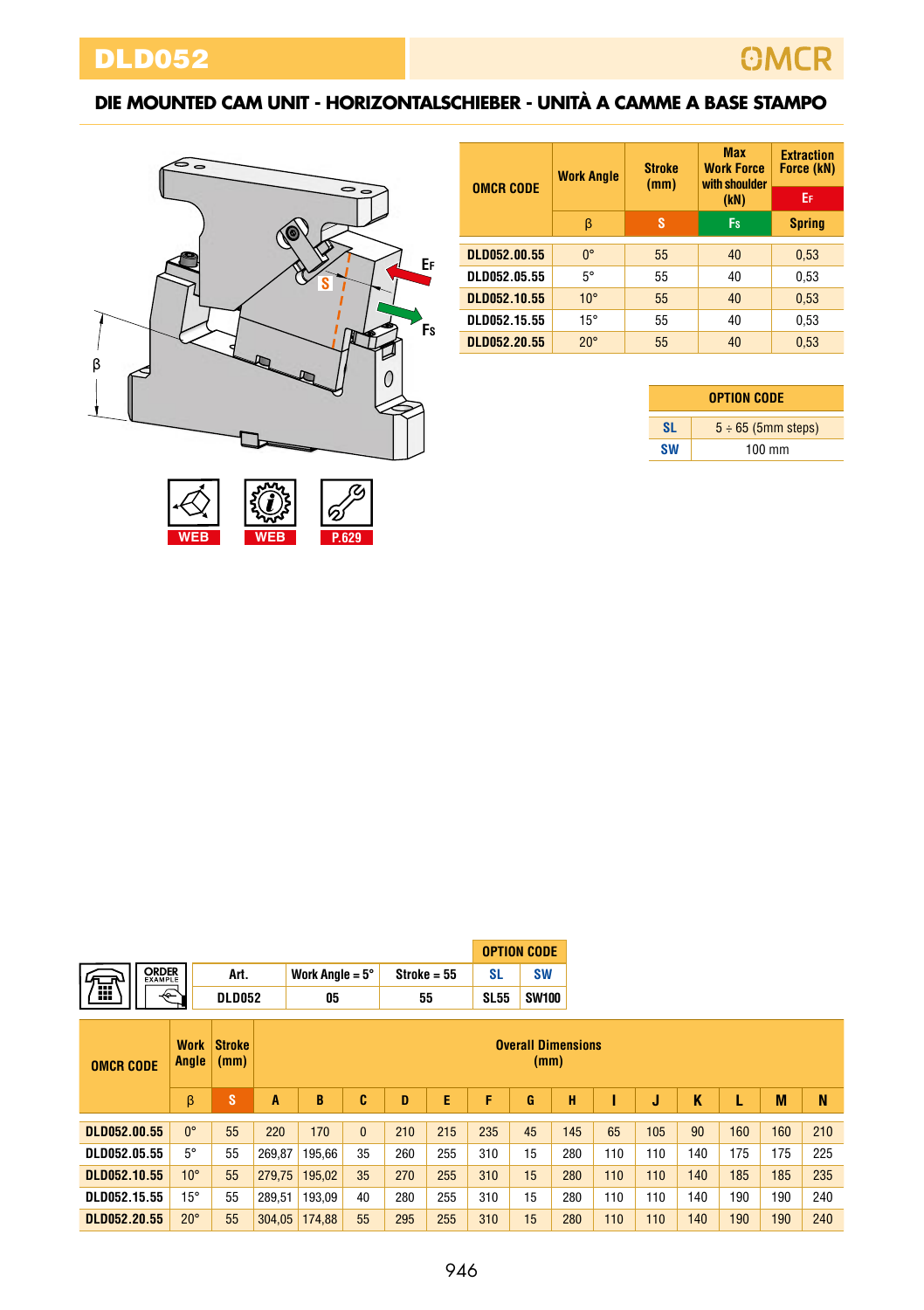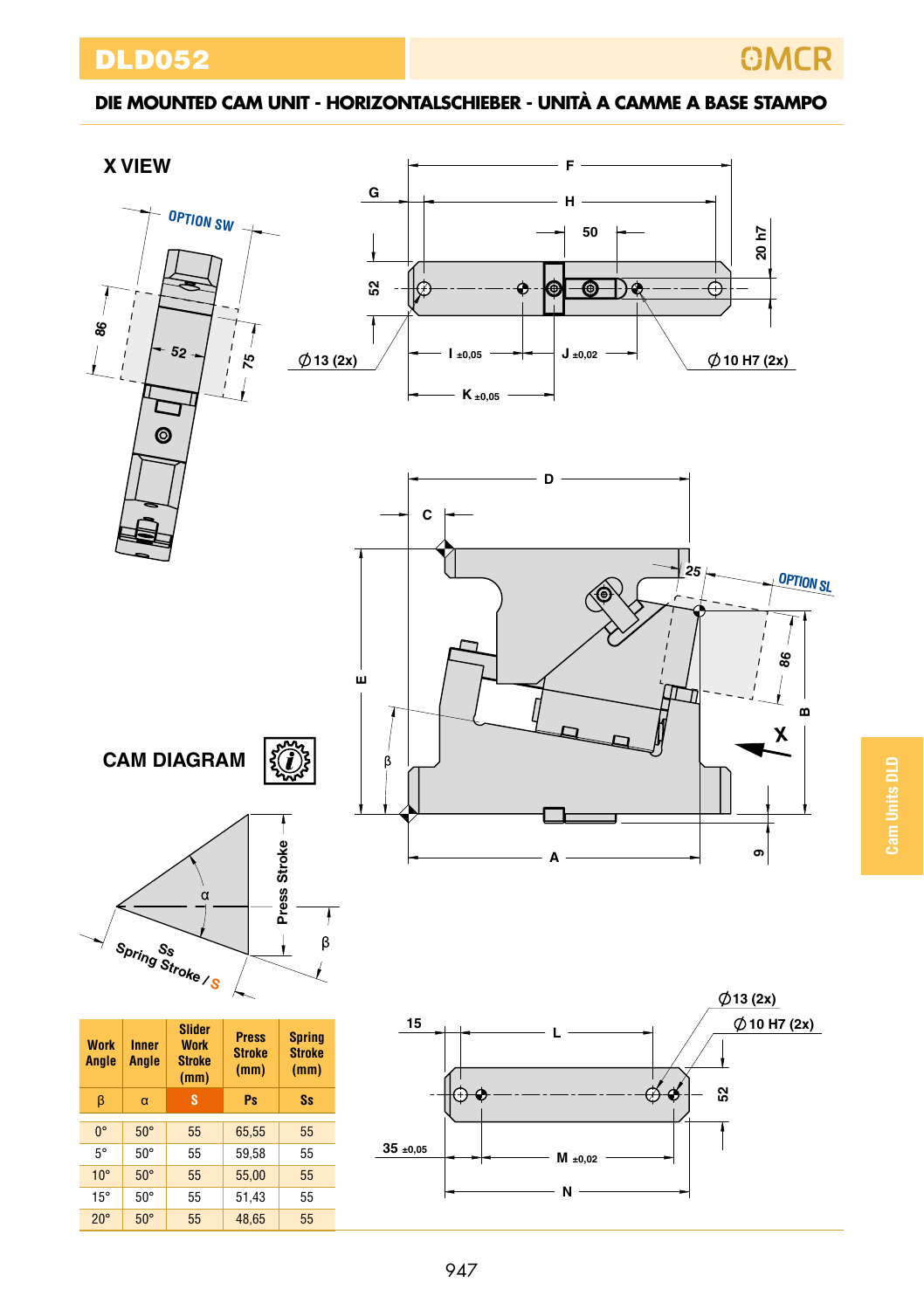DLD052



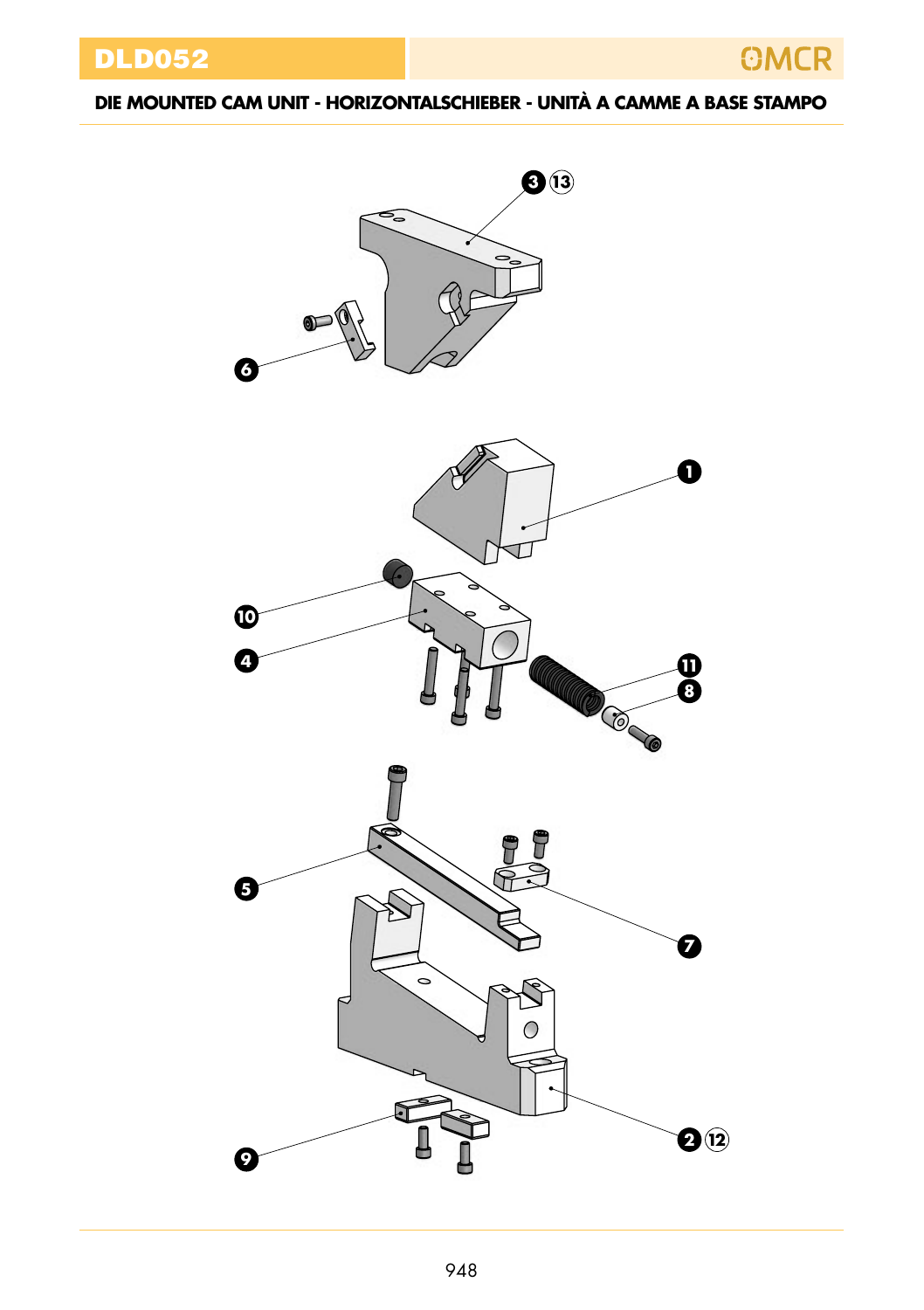

| <b>PART LIST</b>         |                                         |                              |                 |  |  |  |  |  |  |  |
|--------------------------|-----------------------------------------|------------------------------|-----------------|--|--|--|--|--|--|--|
| <b>Particular number</b> | <b>Description</b>                      | <b>Material</b>              | <b>Quantity</b> |  |  |  |  |  |  |  |
| 1                        | <b>Cam Slider</b>                       | $GG-25$                      |                 |  |  |  |  |  |  |  |
| 2                        | Cam Base                                | $GG-25$                      |                 |  |  |  |  |  |  |  |
| 3                        | <b>Cam Driver</b>                       | $GG-25 + Graphite$           |                 |  |  |  |  |  |  |  |
| 4                        | Spring Guide Block                      | GG-25 + Graphite             |                 |  |  |  |  |  |  |  |
| 5                        | Guide Bar                               | 42CrMo4 + Graphite           | $\overline{2}$  |  |  |  |  |  |  |  |
| 6                        | Positive Return                         | CK45                         |                 |  |  |  |  |  |  |  |
| $\overline{7}$           | <b>Guide Bar Stopper Plate</b>          | <b>CK45</b>                  |                 |  |  |  |  |  |  |  |
| 8                        | Spring Guide Pin                        | CK45                         |                 |  |  |  |  |  |  |  |
| $\mathbf{g}$             | Key                                     | <b>CK45</b>                  | $\overline{2}$  |  |  |  |  |  |  |  |
| 10                       | Elastomer Cap                           | Elastomer 92SH               |                 |  |  |  |  |  |  |  |
| 11                       | Spring                                  | $\overline{a}$               |                 |  |  |  |  |  |  |  |
| 12                       | Cam Base Fixing Screws M12x45 DIN 912   |                              | 2               |  |  |  |  |  |  |  |
| 13                       | Cam Driver Fixing Screws M12x45 DIN 912 | $\qquad \qquad \blacksquare$ | $\overline{2}$  |  |  |  |  |  |  |  |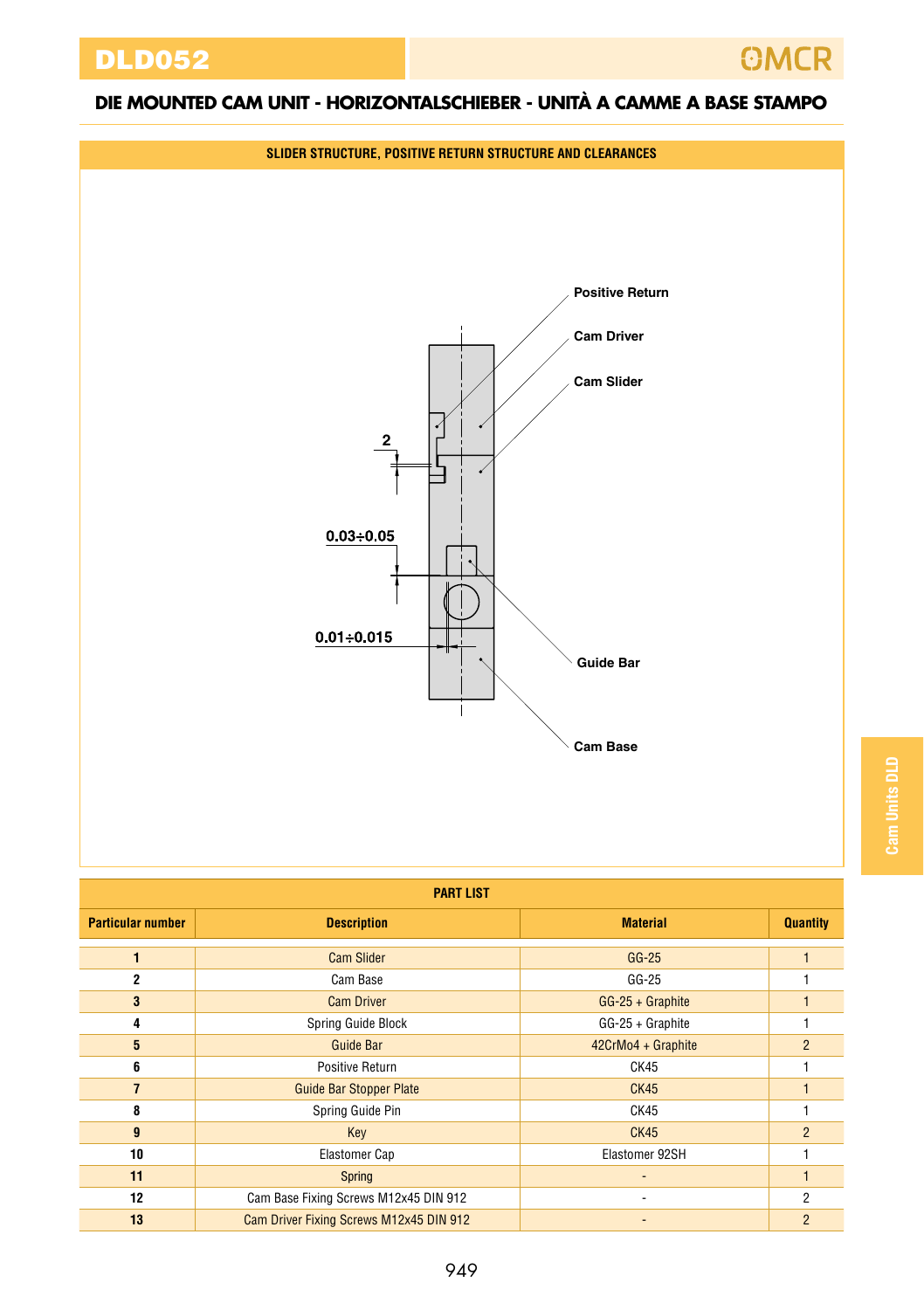<span id="page-6-0"></span>

| <b>OMCR CODE</b> | <b>Work Angle</b>  | <b>Stroke</b><br>(mm) | <b>Max</b><br><b>Work Force</b><br>with shoulder | <b>Extraction</b><br>Force (kN) |
|------------------|--------------------|-----------------------|--------------------------------------------------|---------------------------------|
|                  |                    |                       | (kN)                                             | EF                              |
|                  | β                  | s                     | Fs                                               | <b>Spring</b>                   |
| DLD090.00.55     | $\mathsf{O}^\circ$ | 55                    | 79                                               | 1,05                            |
| DLD090.05.55     | $5^{\circ}$        | 55                    | 79                                               | 1.05                            |
| DLD090.10.55     | $10^{\circ}$       | 55                    | 79                                               | 1,05                            |
| DLD090.15.55     | $15^{\circ}$       | 55                    | 79                                               | 1,05                            |

|           | <b>OPTION CODE</b> |
|-----------|--------------------|
| <b>SW</b> | 120 or 150 mm      |
|           | Ø12H7              |

|                  |                      |               |                       |                          |               | <b>OPTION CODE</b> |     |                                   |  |  |
|------------------|----------------------|---------------|-----------------------|--------------------------|---------------|--------------------|-----|-----------------------------------|--|--|
| <b>ORDER</b>     |                      | Art.          |                       | Work Angle $= 5^{\circ}$ | $Stroke = 55$ | <b>SW</b>          | Ν   |                                   |  |  |
| Ħ<br>$\approx$   |                      | <b>DLD090</b> |                       | 05                       | 55            | <b>SW120</b>       | N12 |                                   |  |  |
|                  |                      |               |                       |                          |               |                    |     |                                   |  |  |
| <b>OMCR CODE</b> | <b>Work</b><br>Angle |               | <b>Stroke</b><br>(mm) |                          |               |                    |     | <b>Overall Dimensions</b><br>(mm) |  |  |
|                  |                      |               |                       |                          |               |                    |     |                                   |  |  |

|              | β            |    | A      | B      | c        | D   |     |     | G  |     | M   |
|--------------|--------------|----|--------|--------|----------|-----|-----|-----|----|-----|-----|
|              |              |    |        |        |          |     |     |     |    |     |     |
| DLD090.00.55 | $0^{\circ}$  | 55 | 236    | 182    | $\bf{0}$ | 210 | 220 | 233 | 60 | 210 | 160 |
| DLD090.05.55 | $5^{\circ}$  | 55 | 251.42 | 166.24 | 0        | 225 | 220 | 240 | 60 | 225 | 175 |
| DLD090.10.55 | $10^{\circ}$ | 55 | 261.72 | 164.14 | $\bf{0}$ | 235 | 220 | 243 | 60 | 235 | 185 |
| DLD090.15.55 | $15^{\circ}$ | 55 | 275.82 | 160.97 | 15       | 250 | 225 | 248 | 65 | 235 | 185 |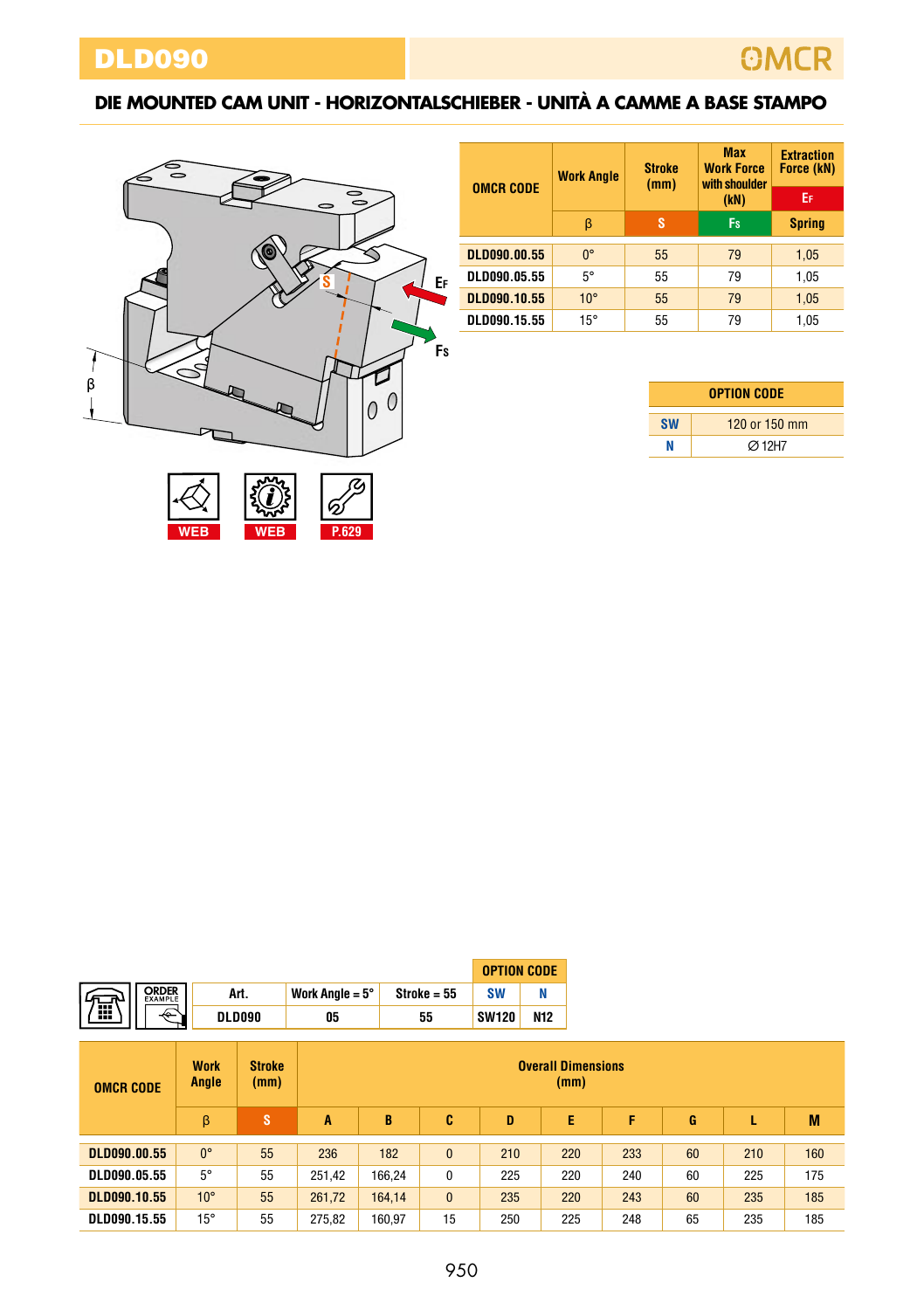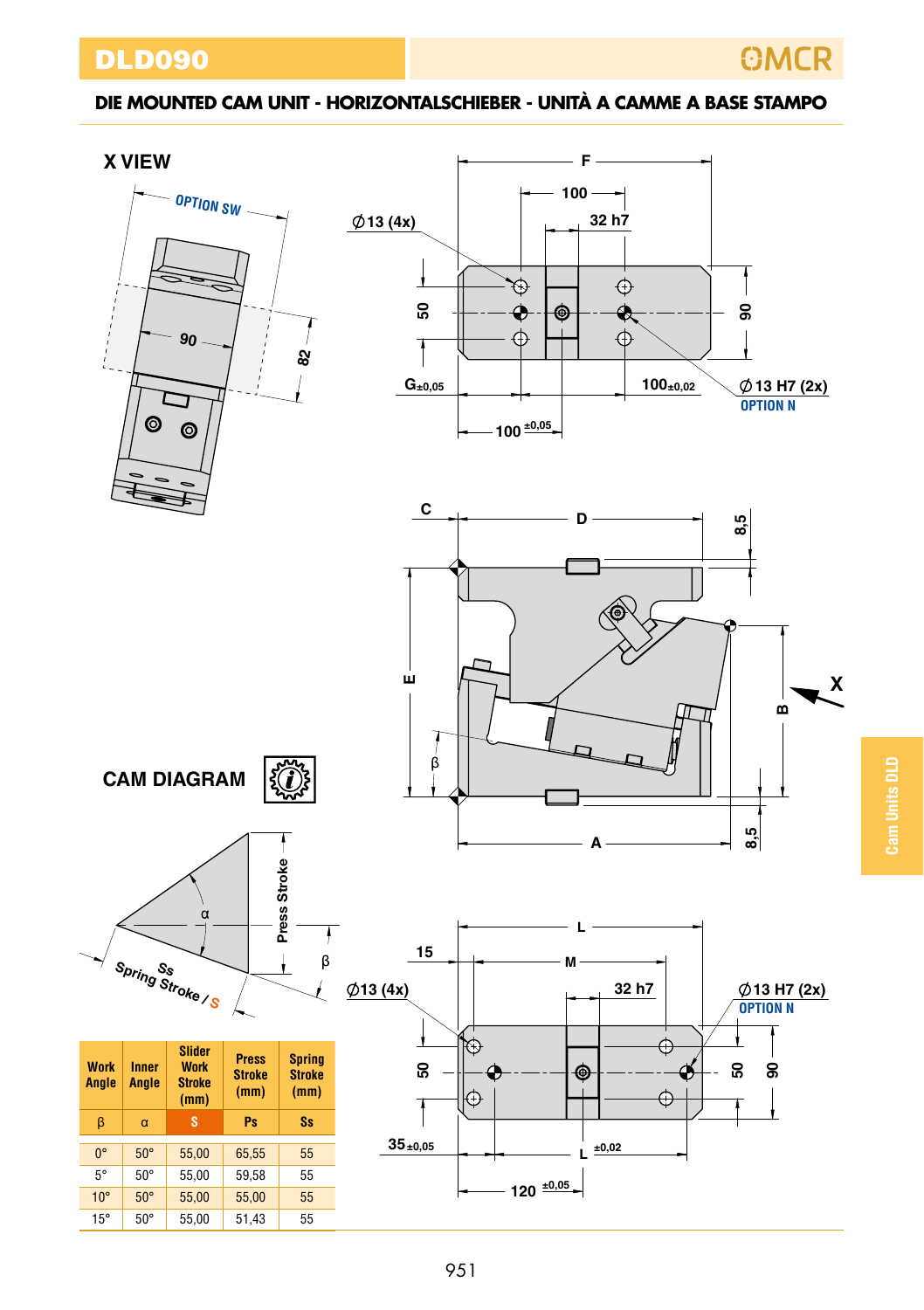DLD090







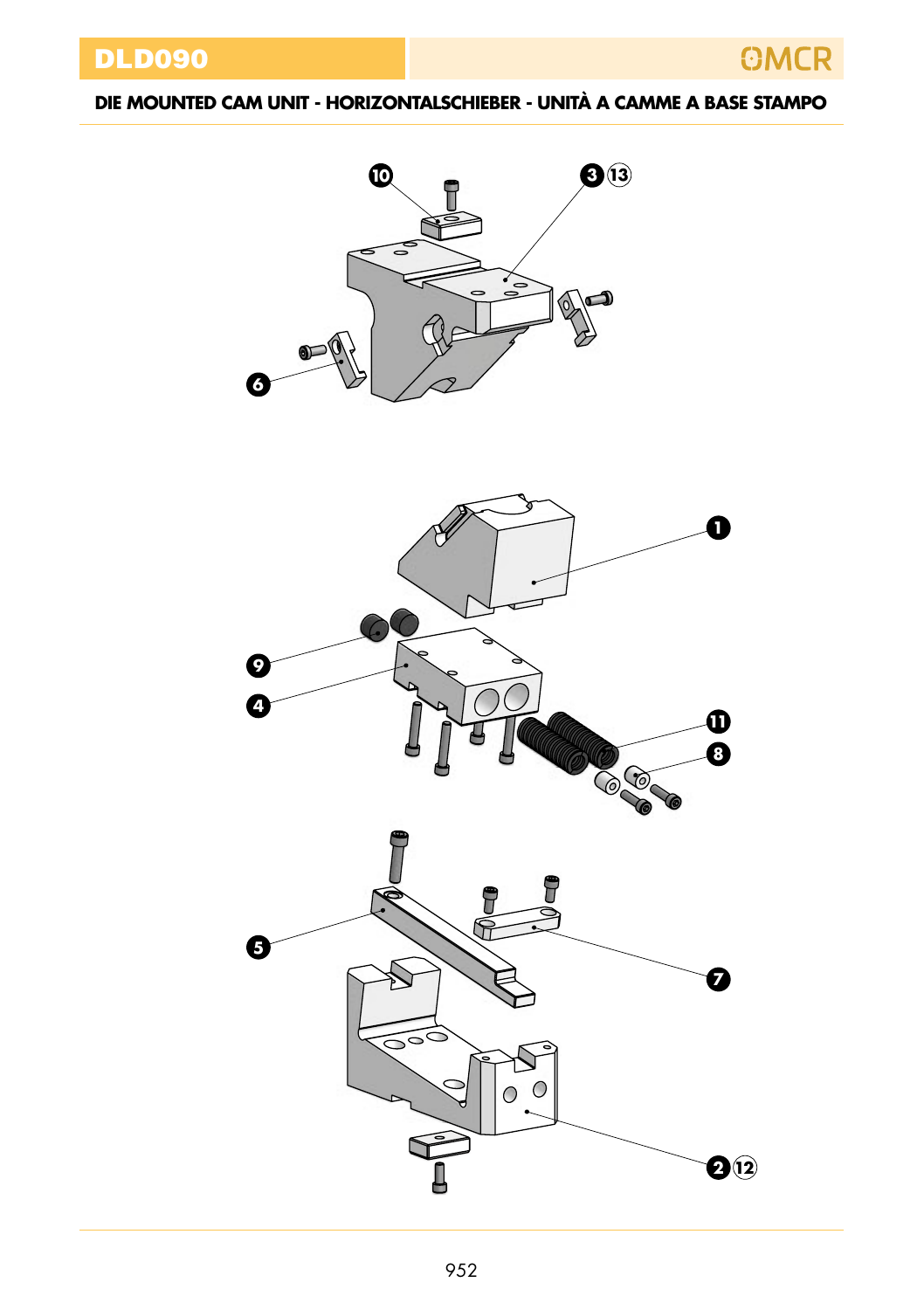

| í | l                |  |
|---|------------------|--|
|   |                  |  |
|   | ׇ֚֬<br>۲         |  |
| r | ֘<br>ı<br>i<br>I |  |
|   | i                |  |
|   |                  |  |
|   |                  |  |
|   |                  |  |
| ľ | ׇ֚֚֬֕            |  |

| PART LIST                |                                         |                    |                 |  |  |  |  |  |  |
|--------------------------|-----------------------------------------|--------------------|-----------------|--|--|--|--|--|--|
| <b>Particular number</b> | <b>Description</b>                      | <b>Material</b>    | <b>Quantity</b> |  |  |  |  |  |  |
|                          | <b>Cam Slider</b>                       | $GG-25$            |                 |  |  |  |  |  |  |
| $\mathbf{2}$             | Cam Base                                | $GG-25$            |                 |  |  |  |  |  |  |
| 3                        | <b>Cam Driver</b>                       | GG-25 + Graphite   |                 |  |  |  |  |  |  |
| 4                        | Spring Guide Block                      | GG-25 + Graphite   |                 |  |  |  |  |  |  |
| 5                        | Guide Bar                               | 42CrMo4 + Graphite |                 |  |  |  |  |  |  |
| 6                        | Positive Return                         | CK45               | 2               |  |  |  |  |  |  |
| $\overline{7}$           | <b>Guide Bar Stopper Plate</b>          | <b>CK45</b>        |                 |  |  |  |  |  |  |
| 8                        | Spring Guide Pin                        | CK45               | $\overline{2}$  |  |  |  |  |  |  |
| 9                        | Key                                     | CK45               | $\overline{2}$  |  |  |  |  |  |  |
| 10                       | Elastomer Cap                           | Elastomer 92SH     | 2               |  |  |  |  |  |  |
| 11                       | <b>Spring</b>                           |                    | $\overline{2}$  |  |  |  |  |  |  |
| 12                       | Cam Base Fixing Screws M12x45 DIN 912   | ۰                  | 4               |  |  |  |  |  |  |
| 13                       | Cam Driver Fixing Screws M12x45 DIN 912 |                    | 4               |  |  |  |  |  |  |